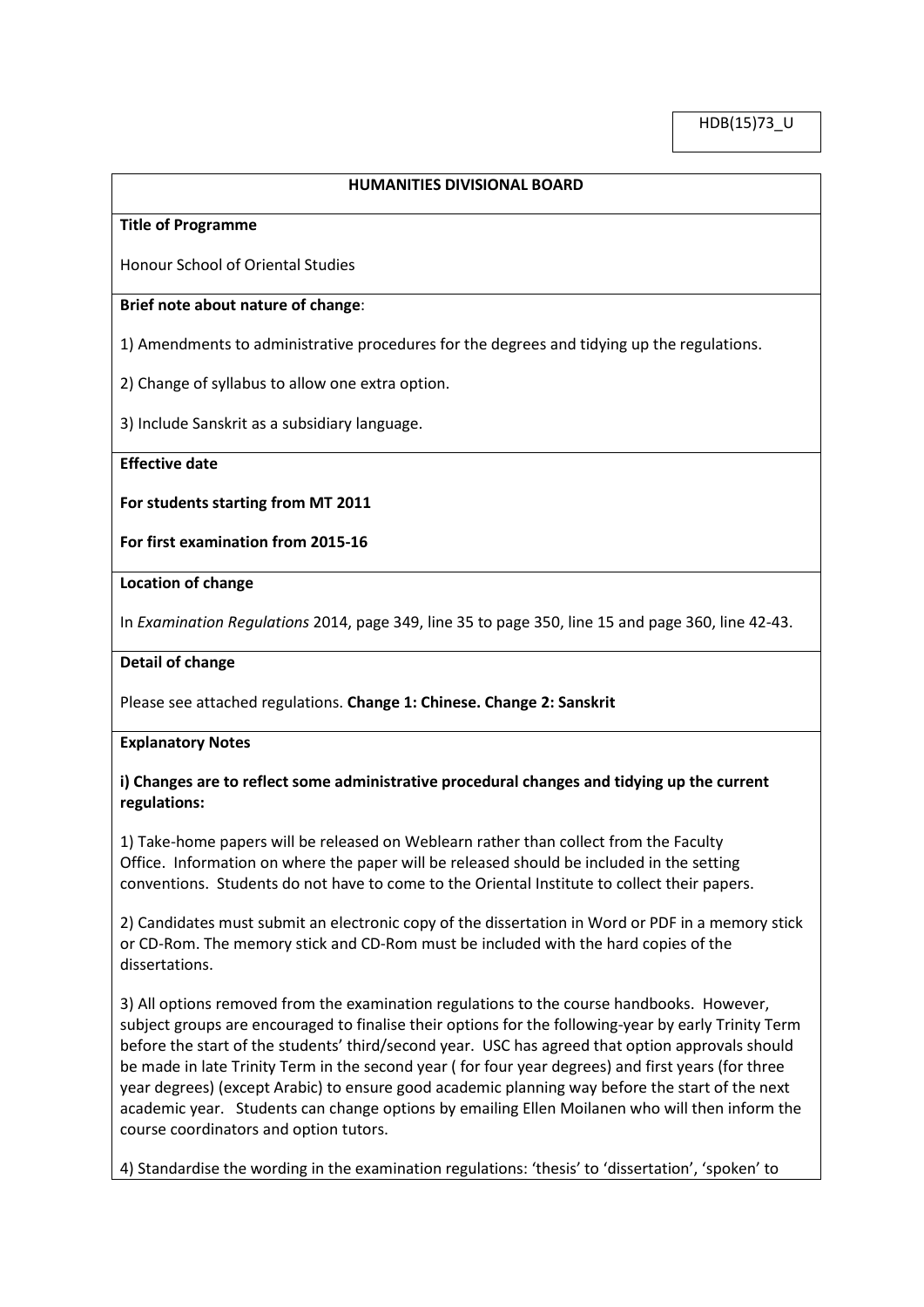'oral', 'additional language' to 'subsidiary language'.

5) Removing some information like dissertation submission to the general regulations rather than under individual degrees so that information is only available at one place.

# **ii) Change of syllabus to allow one extra option**

Students are only allowed to choose one option with the current syllabus. The one option is taught over two years and students sit three papers related to the option. The revised syllabus will allow students to choose two options. Students will have one exam paper for each option and an extended essay based on one of the two chosen options. The system of two one-year options will increase choice for students.

# **(iii) Include Sanskrit as a subsidiary language**

This is change allows students doing Chinese to study Sanskrit as a subsidiary language. Sanskrit will be a good option for a subsidiary language for students who are interested in researching further into Buddhist texts.

# **(iv) Approval has been received from all students on course.**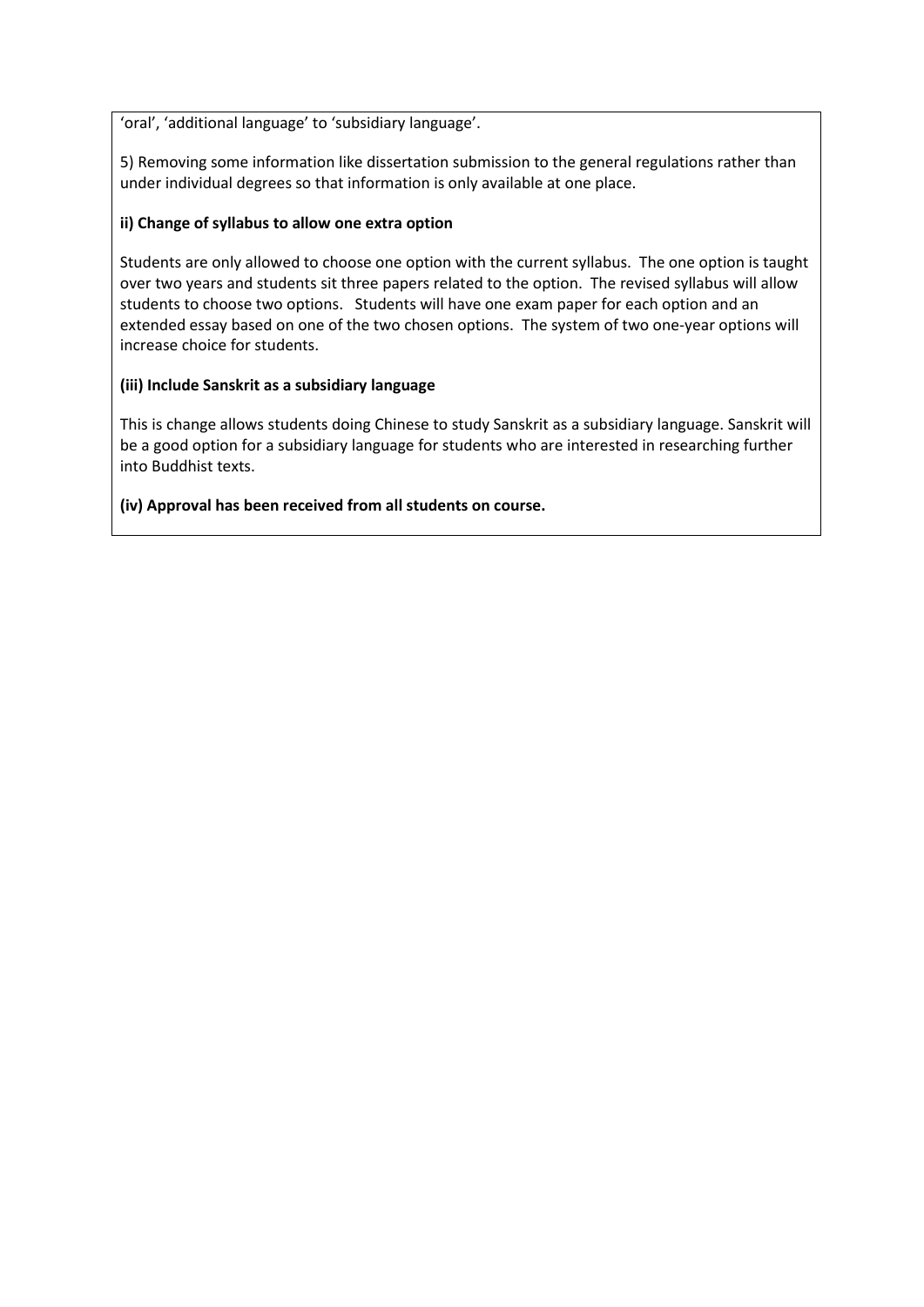#### **Change 1: Chinese**

## 1.117 **Chinese**

<sup>1.118</sup>The Board of the Faculty of Oriental Studies shall issue the handbook for the Honour School of Oriental Studies (Chinese and Chinese with a subsidiary language) no later than the Monday of first week of the Hilary-Michaelmas full-term prior to the year in which candidates shall sit their Final Honour School examinations. The handbook shall include, amongst other information, course details, lists of set texts and regulations regarding the submission of dissertations and long-essays.

 $1.11$  candidates must have fulfilled attendance requirements (as set out in the handbook) on a ignated course at Peking University, unless given exemption by the Board of the Faculty.

1.120*Either, for Chinese only,*

1.121The following papers will be set:

1.1221. Modern Chinese I.

1.1232. Modern Chinese II.

1.1243. Oral.**{** [HYPERLINK "http://www1.admin.ox.ac.uk/examregs/2014-](http://www1.admin.ox.ac.uk/examregs/2014-15/hsoforiestud/administratorview/%23d.en.175252) [15/hsoforiestud/administratorview/" \l "d.en.175252" \o "Root » UAS Home](http://www1.admin.ox.ac.uk/examregs/2014-15/hsoforiestud/administratorview/%23d.en.175252)  » Examination Regulations » 2014-15 » Honour School of Oriental Studies & raquo; Administrator View : 1" 2

1.1254. Classical I.

1.1265. Classical II.

1.1276. Modern China.

<sup>1.128</sup>7. Dissertation on a subject approved by the Board of the Faculty. $\pm$ 

1.1298. Special Option I: Texts and Essays

 $^0$ The subjects available together with the relevant texts will be set out in the handbook for the year prior to year of the examinations.

<sup>131</sup>9. Special Option II: Texts and Essays

 $32$ These will be in the same area as that chosen under 8.

<sup>1.133</sup>9<del>10</del>. Special Option III: Extended Essay

1.134This will be in the same area as that chosen under 8 and 9-in Special Options I or II or Linguistics (if available).